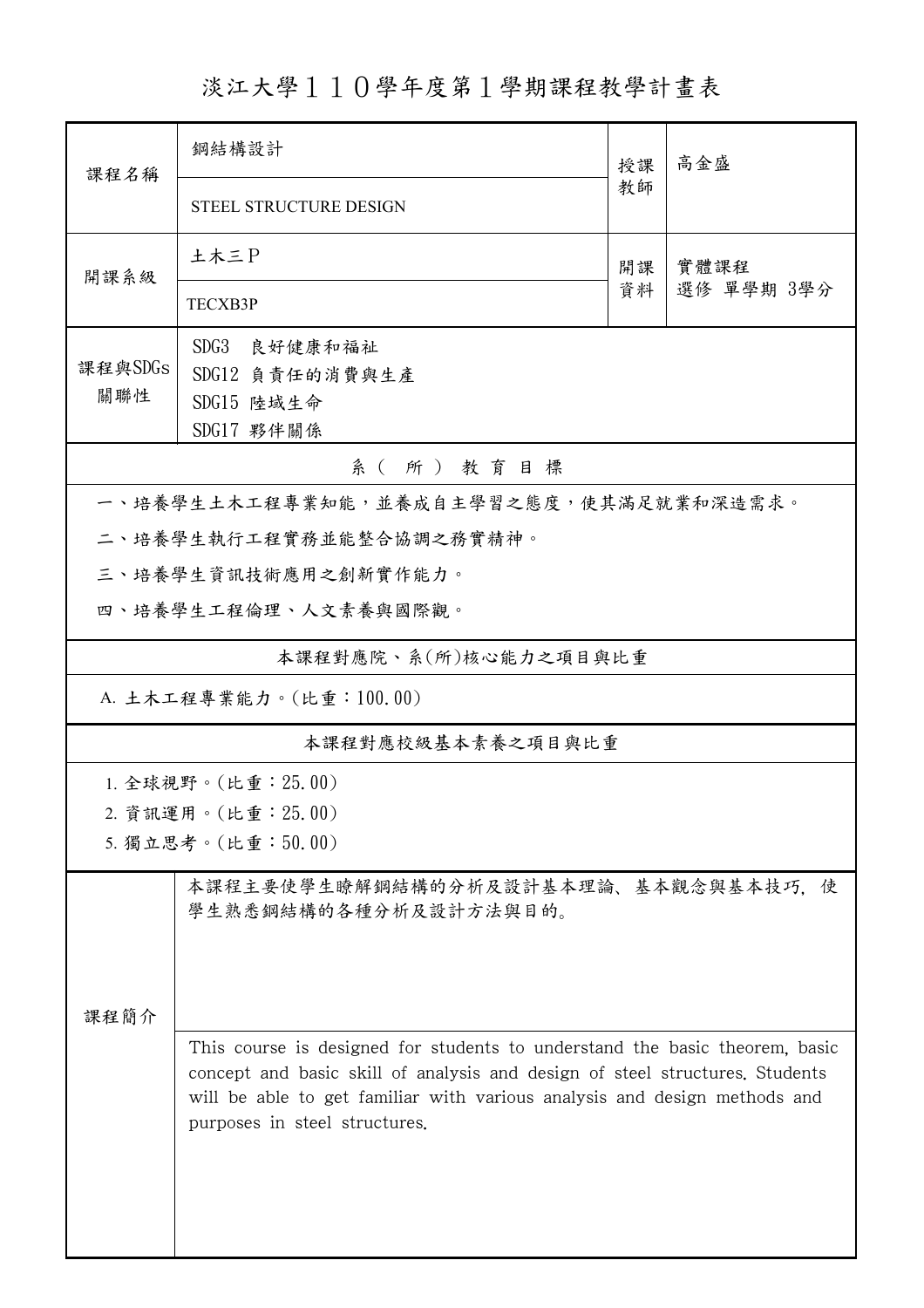## 本課程教學目標與認知、情意、技能目標之對應

將課程教學目標分別對應「認知(Cognitive)」、「情意(Affective)」與「技能(Psychomotor)」 的各目標類型。

一、認知(Cognitive):著重在該科目的事實、概念、程序、後設認知等各類知識之學習。

二、情意(Affective):著重在該科目的興趣、倫理、態度、信念、價值觀等之學習。

三、技能(Psychomotor):著重在該科目的肢體動作或技術操作之學習。

| 序<br>號         | 教學目標(中文)                          |                |            | 教學目標(英文)                                                                                                                               |                      |  |  |  |
|----------------|-----------------------------------|----------------|------------|----------------------------------------------------------------------------------------------------------------------------------------|----------------------|--|--|--|
| 1 <sup>1</sup> | 使學生瞭解鋼結構的分析及設計<br>基本理論、基本觀念與基本技巧。 |                |            | Students will be able to understand the basic<br>theorem, basic concept and basic skill of analysis<br>and design of steel structures. |                      |  |  |  |
|                | 2 使學生熟悉鋼結構的各種分析及<br>設計方法與設計目的。    |                |            | Students will be able to get familiar with various<br>analysis and design methods and design purposes<br>in steel structures.          |                      |  |  |  |
|                |                                   |                |            | 教學目標之目標類型、核心能力、基本素養教學方法與評量方式                                                                                                           |                      |  |  |  |
| 序號             | 目標類型                              | 院、系(所)<br>核心能力 | 校級<br>基本素養 | 教學方法                                                                                                                                   | 評量方式                 |  |  |  |
| 1              | 認知                                | A              | 125        | 講述、討論                                                                                                                                  | 測驗、作業、討論(含<br>課堂、線上) |  |  |  |
| 2              | 認知                                | $\mathsf{A}$   | 125        | 講述、討論                                                                                                                                  | 測驗、作業、討論(含<br>課堂、線上) |  |  |  |
|                | 授課進度表                             |                |            |                                                                                                                                        |                      |  |  |  |
| 週<br>次         | 日期起訖                              |                |            | 內 容 (Subject/Topics)                                                                                                                   | 備註                   |  |  |  |
|                | $110/09/22$ ~<br>110/09/28        | 鋼結構設計概述        |            |                                                                                                                                        |                      |  |  |  |
| $\overline{2}$ | $110/09/29$ ~<br>110/10/05        | 拉力桿件           |            |                                                                                                                                        |                      |  |  |  |
| 3              | $110/10/06 \sim$<br>110/10/12     | 拉力桿件           |            |                                                                                                                                        |                      |  |  |  |
| $\overline{4}$ | $110/10/13$ ~<br>110/10/19        | 受壓桿件           |            |                                                                                                                                        |                      |  |  |  |
| 5              | $110/10/20 -$<br>110/10/26        | 受壓桿件           |            |                                                                                                                                        |                      |  |  |  |
| 6              | $110/10/27$ ~<br>110/11/02        | 梁設計            |            |                                                                                                                                        |                      |  |  |  |
| 7              | $110/11/03$ ~<br>110/11/09        | 梁設計            |            |                                                                                                                                        |                      |  |  |  |
| 8              | $110/11/10$ ~<br>110/11/16        | 梁設計            |            |                                                                                                                                        |                      |  |  |  |
| 9              | $110/11/17$ ~<br>110/11/23        | 期中考試週          |            |                                                                                                                                        |                      |  |  |  |
| 10             | $110/11/24$ ~<br>110/11/30        | 梁柱構材設計         |            |                                                                                                                                        |                      |  |  |  |
| 11             | $110/12/01$ ~<br>110/12/07        | 梁柱構材設計         |            |                                                                                                                                        |                      |  |  |  |